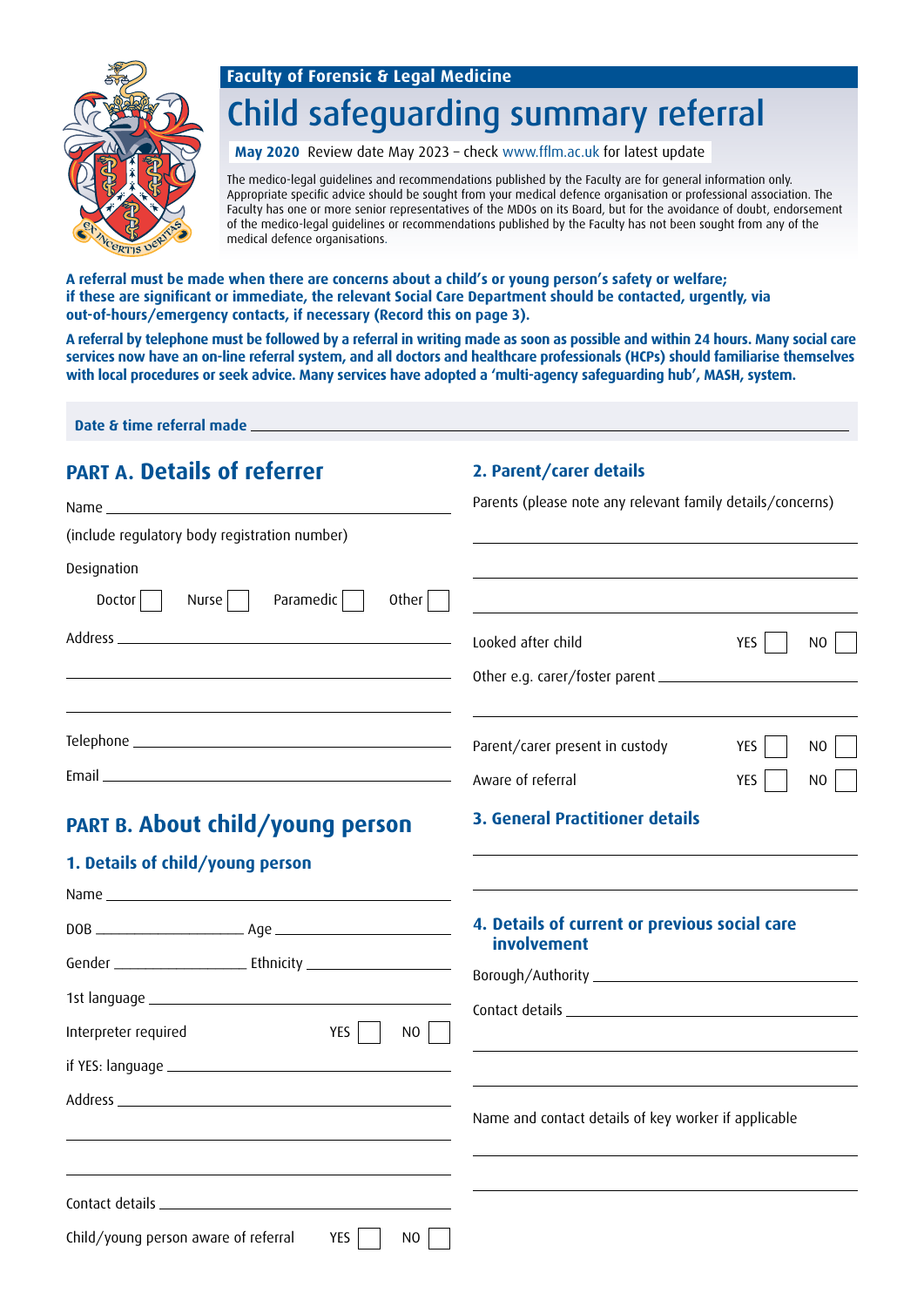| <b>Faculty of Forensic &amp; Legal Medicine</b><br>Child safeguarding summary referral |                                                                 |  |
|----------------------------------------------------------------------------------------|-----------------------------------------------------------------|--|
| May 2020 Review date May 2023                                                          | page 2                                                          |  |
|                                                                                        |                                                                 |  |
|                                                                                        |                                                                 |  |
| 5. Education establishment/employment                                                  | 10. Other issues                                                |  |
| Attending: YES     NO  <br>Not Known<br>N/A                                            | Alcohol/substance misuse                                        |  |
| If at school/college, provide: its name, and the name and                              | Child/young person<br>YES $\vert$<br>Not Known<br>N0            |  |
| contact information of Head, or Class Tutor/Head of Year                               | Parent/carer<br>YES<br>Not Known<br>N <sub>0</sub>              |  |
|                                                                                        | Neglect/physical abuse/emotional abuse/domestic abuse           |  |
| <b>6. Physical health (specify)</b>                                                    | Parent/carer physical or mental health (MH) problems            |  |
|                                                                                        |                                                                 |  |
|                                                                                        |                                                                 |  |
|                                                                                        |                                                                 |  |
| 7. Mental health and self-harm (specify)                                               |                                                                 |  |
|                                                                                        |                                                                 |  |
|                                                                                        |                                                                 |  |
| 8. Learning disability (specify)                                                       | 11. Circumstances & date(s) in which child/young<br>person seen |  |
|                                                                                        |                                                                 |  |
|                                                                                        |                                                                 |  |
| 9. History of being a missing person                                                   |                                                                 |  |
|                                                                                        |                                                                 |  |
|                                                                                        |                                                                 |  |
|                                                                                        | Please include any relevant police reference numbers            |  |
|                                                                                        |                                                                 |  |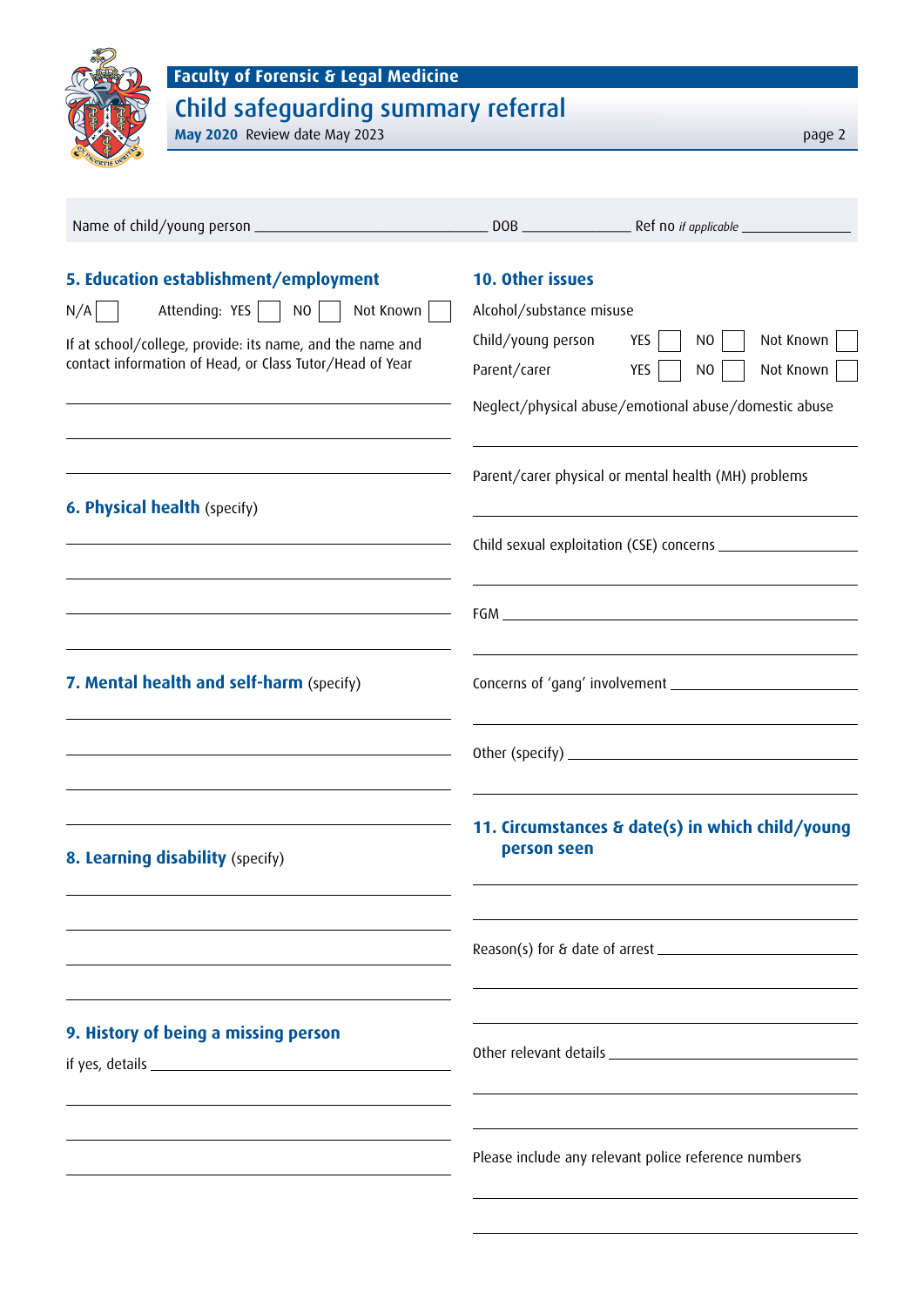

Name of child/young person \_\_\_\_\_\_\_\_\_\_\_\_\_\_\_\_\_\_\_\_\_\_\_\_\_\_\_\_\_\_ DOB \_\_\_\_\_\_\_\_\_\_\_\_\_\_ Ref no *if applicable*

## **PART C. Concerns identified and actions requested of social care**

Record details of any phone call/discussion with children's social care regarding urgent concerns; including date & time, name of borough/authority, name of social worker and their contact details (phone number(s) and email address).

## **Additional comments**

Signed

Date \_\_\_\_\_\_

Name (print)